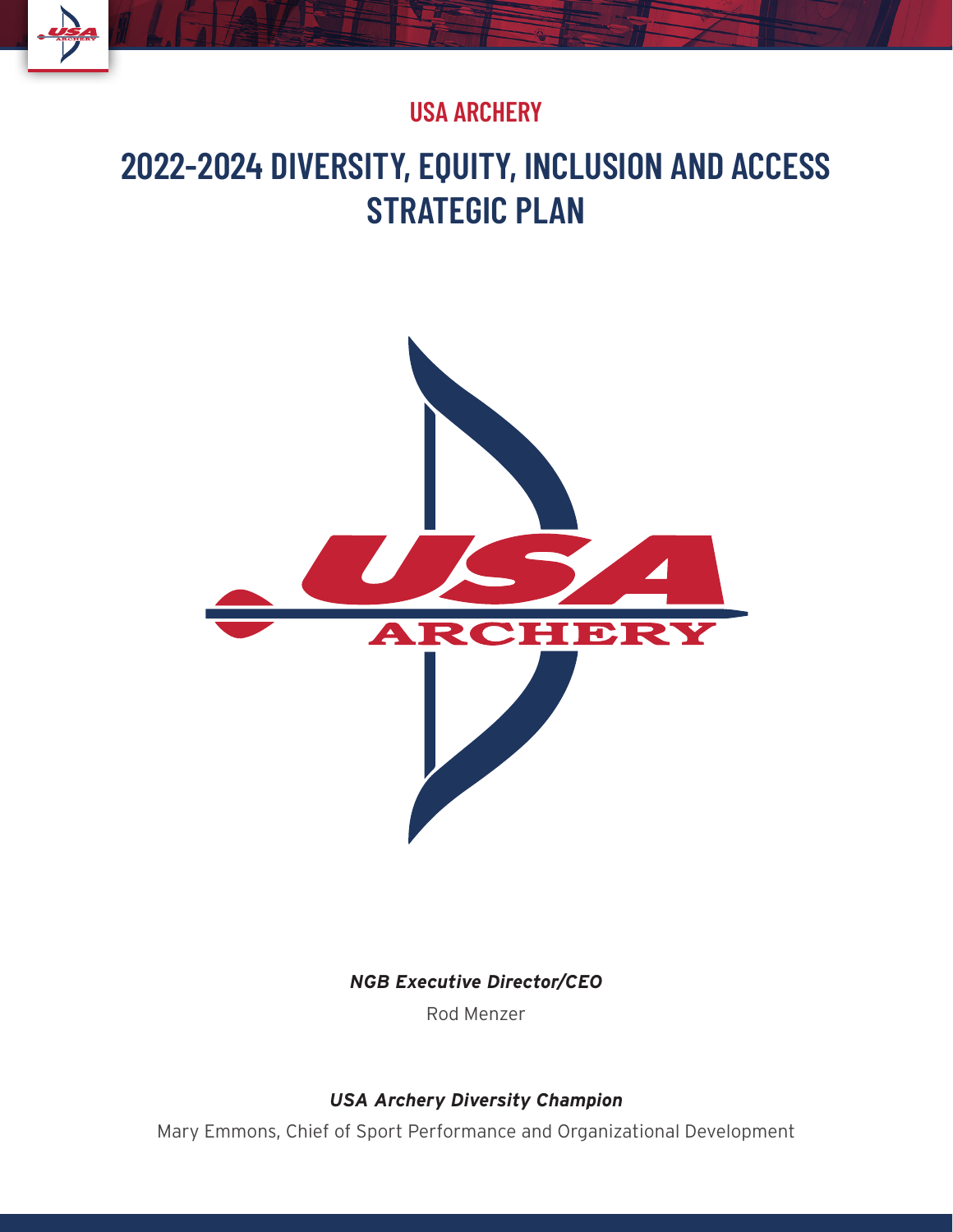

1. *Vision for Diversity, Equity, Inclusion and Access*

#### *USAA strives to be an organization which:*

- Is free of prejudice based on various personal characteristics including, but not limited to gender identity, sex, sexual orientation, ethnicity, race, age, physical ability, religion or socioeconomic status
- Actively promotes equal opportunities for all without regard to the above referenced characteristics
- Provides diversity training to its directors, committees, staff and membership to help recognize implicit bias based on personal characteristics and/or perceptions to develop a deeper understanding of our individual differences to create a more inclusive organization
- Employs a diverse team that is reflective of both the population of the United States and whose behaviors reflect USAA's culture as defined in the *USA Archery High Performance Ethos*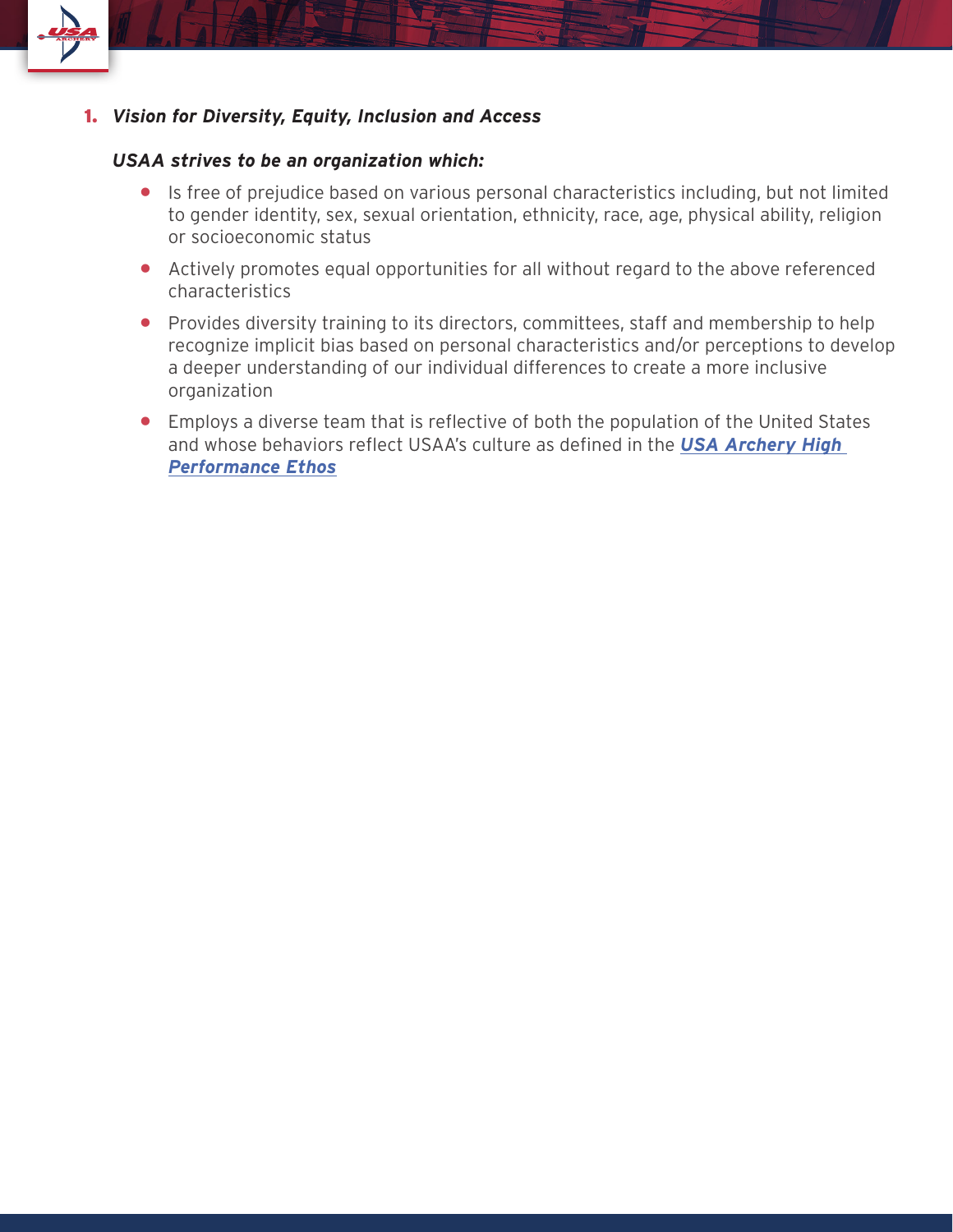

#### 2. *Our Commitment to Diversity, Equity, Inclusion and Access*

*Diversity:* USAA is striving to create a community reflective of the diversity of the United States. Areas of focus include gender identity, sex, sexual orientation, ethnicity, race, age, physical ability, religion and socioeconomic diversity.

*Equity:* USAA is committed to ensuring fair treatment and equal access within the archery community for all participants.

**Inclusion:** USAA is committed to fostering a community that is welcoming to all individuals. Archery is a sport for everyone, and we want to ensure that every person feels welcome in all areas of the sport.

*Access:* USAA is dedicated to breaking down barriers of entry and increasing the availability and presence of archery in all communities to persons of all ages, abilities, and socioeconomic status.

#### 3. *Non-Discrimination Statement*

USAA shall provide an equal opportunity for all participants without discrimination on the basis of gender identity, sex, sexual orientation, ethnicity, race, age, physical ability, religion or socioeconomic status. USAA is dedicated to combating discrimination, challenging inequalities, and championing diversity in the archery community and will provide a welcoming environment for everyone. USAA is committed to the varied communities that compete, participate and work to make USAA a world-class organization. To that end, each of those communities are recognized in our leadership, staff, events, clubs, programs, digital spaces and marketing materials. USAA is committed to promoting a culture of equality in the sport, in which all people can see themselves taking a part, removing barriers of entry to the sport for underserved and underrepresented individuals and communities, and takes responsibility for empowering, exposing, educating, and engaging the archery community to drive actionable change in their respective local communities. To accomplish this work, USAA has developed a strategic plan to foster diversity, equity, inclusion and access within the sport of archery.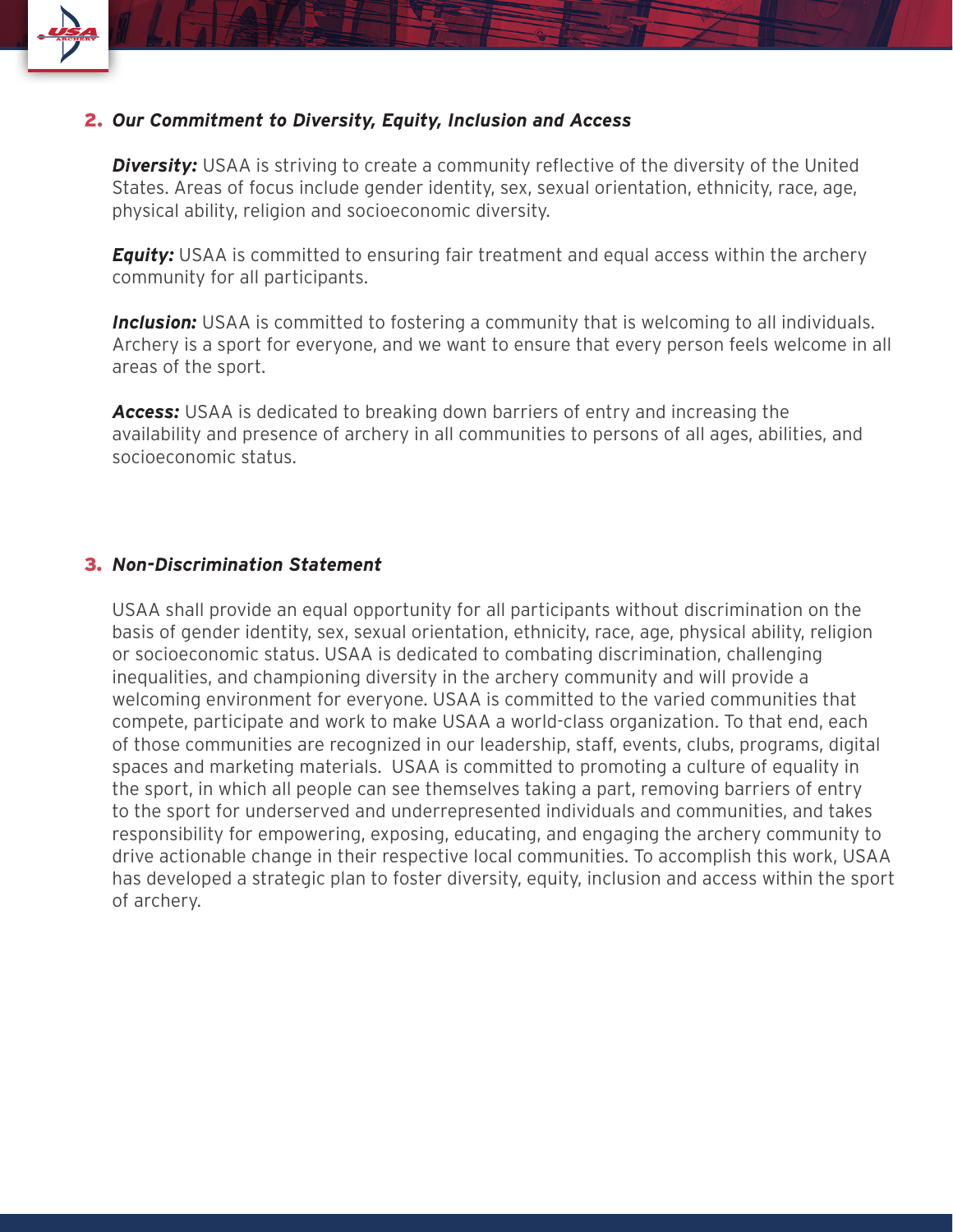

#### 4. *Diversity and Inclusion Strategic Plan - Categories*

- A. *Organizational Health:* USAA recognizes that its policies, procedures and business practices must reflect USAA's vision for a diverse, equitable, inclusive and accessible organization. USAA will update its internal business practices to deliver inclusive business value, boost intrinsic value among leadership and members and improve the overall culture and operational performance of the organization from the inside out.
- **B. Our People:** USAA will strive to attract and retain directors, executive committee members, staff, independent contractors and other business partners that reflect and recognize our diversity and these differences will represent a significant part of not only our organizational culture, but also influence the organizational achievements and overall reputation of USAA. USAA will set forth objectives to attract, recruit and retain a diverse leadership and staff while providing continuing education to those individuals to sustain an inclusive and welcoming organizational culture free of bias.
- C. *Outreach, Marketing and Communications:* USAA strives to attract and retain a membership reflective of the population of the United States without regard to gender identity, sex, sexual orientation, ethnicity, race, age, physical ability, religion or socioeconomic status. USAA will develop outreach and marketing objectives to increase diversity in the categories of membership, athletes, coaches and judges as specifically related to increasing the number of participants in the following categories: people of color, women, LGBTQ+, persons with disabilities and socioeconomic limitations. Areas of focus will include USAA publications, communications, and digital content.
- **D. Funding:** Annually, USAA will develop a tactical plan specific to accomplishing the goals set forth in this plan with a dedicated annual budget, if applicable. In addition to USAA's dedicated annual budget, USAA will seek new funding sources which support initiatives for diversity, equity, inclusion and access initiatives, which will be added into the annual DEIA budget.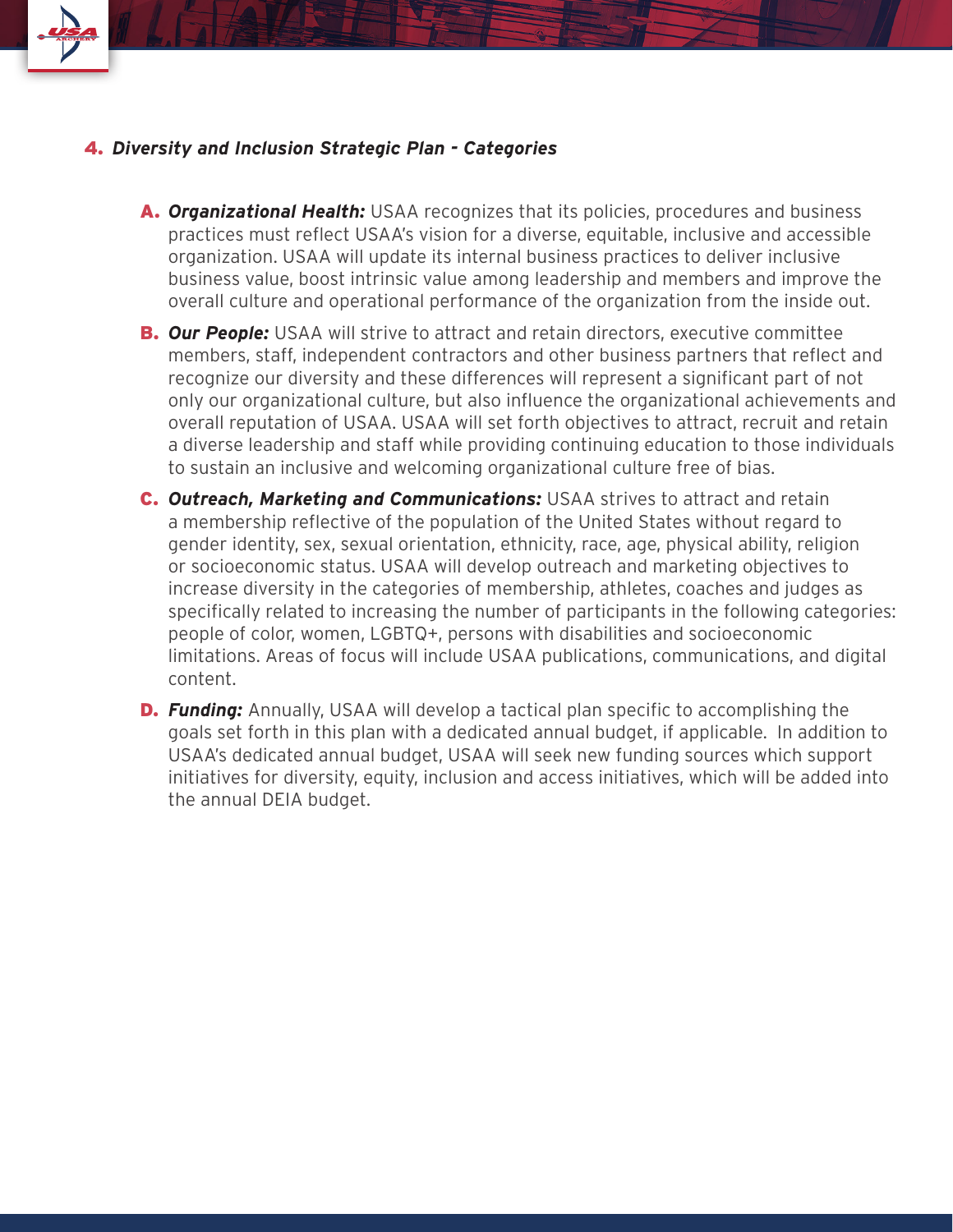

# **ACTION PLAN OVERVIEW – ORGANIZATIONAL HEALTH**

**Goal:** Update USAA business practices to include policies, procedures, publications, and digital content to reflect USAA's vision for a diverse, equitable, inclusive and accessible organization.

| <b>Objective</b>                                                                                                                                                          | Initiative(s)                                                                                                                                                              | <b>Target Audience</b>                  | <b>Target Date</b>                                                      | <b>Success Measures</b>                                                                                                                                                                                                                                                             |  |
|---------------------------------------------------------------------------------------------------------------------------------------------------------------------------|----------------------------------------------------------------------------------------------------------------------------------------------------------------------------|-----------------------------------------|-------------------------------------------------------------------------|-------------------------------------------------------------------------------------------------------------------------------------------------------------------------------------------------------------------------------------------------------------------------------------|--|
| Strengthen<br><b>USAA</b> policies<br>and procedures<br>to create a solid<br>foundation for<br>a more diverse,<br>equitable, inclusive<br>and accessible<br>organization. | Update USAA's<br>policies and<br>procedures to<br>be reflective of<br><b>DEIA</b> initiatives<br>set forth by USAA<br>and appoint a<br>permanent DEIA<br>Advisory Council. | <b>USAA Members and</b><br>Stakeholders | <b>Start Date:</b><br>1/1/2022<br><b>Completion Date:</b><br>12/31/2023 | 1. USAA policies<br>and procedures<br>are categorized<br>as "best practice"<br>within the<br>framework of<br>the DEIA audit<br>recommendations.<br>2. A DEIA<br><b>Advisory Council</b><br>is established to<br>provide feedback<br>to USAA staff<br>on future DEIA<br>initiatives. |  |
| <b>Expected Outcomes:</b> USAA policies and procedures will reflect and support an environment for a diverse, equitable,<br>inclusive and accessible organization.        |                                                                                                                                                                            |                                         |                                                                         |                                                                                                                                                                                                                                                                                     |  |
| Evaluate USAA<br>business practices<br>internally and<br>externally to ensure<br>opportunities for<br>all are diverse,<br>equitable, inclusive<br>and accessible.         | Inventory and<br>evaluate USAA's<br>business practices<br>internally and<br>externally.                                                                                    | <b>USAA Members and</b><br>Stakeholders | <b>Start Date:</b><br>1/1/2022<br><b>Completion Date:</b><br>12/31/2024 | <b>USAA business</b><br>practices as related<br>to hiring practices,<br>employment<br>benefits, event<br>bidding, vendors,<br>service providers<br>and contractors<br>are categorized<br>as "best practice"<br>within the<br>framework of<br>the DEIA Audit<br>recommendations.     |  |

*Expected Outcomes:* Collectively, USAA's internal and external business practices are recognized as leading in the areas of diversity, equity, inclusion and access for all stakeholders and members.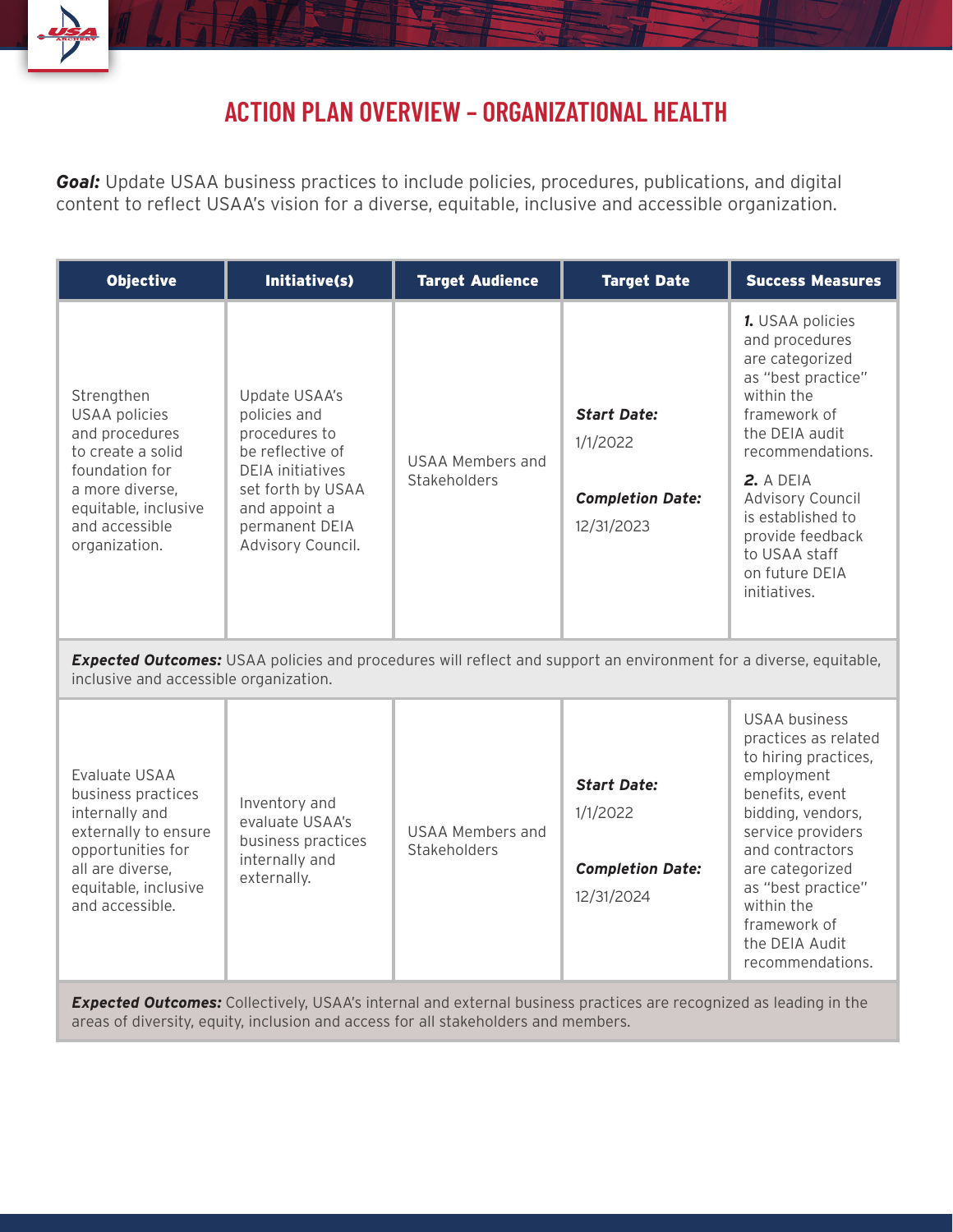

# **ACTION PLAN OVERVIEW – OUR PEOPLE**

**Goal:** To recruit and retain a board of directors, executive committees and staff that are more balanced and reflective of the population in the United States, including people of color, women and LGBTQ+ individuals and persons with disabilities.

| <b>Objective</b>                                                                                      | Initiative(s)                                                                                                                                       | <b>Target</b><br><b>Audience</b>                                                  | <b>Target Date</b>                                                        | <b>Success Measures</b>                                                                                                                                                                                                                                                                                                                                                                                                                |
|-------------------------------------------------------------------------------------------------------|-----------------------------------------------------------------------------------------------------------------------------------------------------|-----------------------------------------------------------------------------------|---------------------------------------------------------------------------|----------------------------------------------------------------------------------------------------------------------------------------------------------------------------------------------------------------------------------------------------------------------------------------------------------------------------------------------------------------------------------------------------------------------------------------|
| To attract, recruit<br>and retain a diverse<br>board of directors,<br>committee members<br>and staff. | <b>Establish best</b><br>practices<br>for DFIA<br>recruitment<br>via the USA<br>Archery bylaws<br>and USAA<br>talent and<br>recruitment<br>efforts. | People of<br>Color, Women,<br>$LGBTQ+$ and<br>Persons with<br><b>Disabilities</b> | <b>Start Date:</b><br>01/01/2022<br><b>Completion Date:</b><br>12/31/2024 | The USAA DEIA<br>Scorecard will reflect<br>increases in the<br>categories of Board of<br>Directors, Committee<br>Members and Staff who<br>are people of color,<br>women and persons<br>with disabilities in<br>comparison to the<br>results of the 2020 DEIA<br>Scorecard by 20%.<br>Additionally, USA<br>Archery will complete<br>a member survey to<br>gauge the percentage<br>of LGBTQ+ members<br>involved in the<br>organization. |

*Expected Outcomes:* USAA will develop a process by which to attract and retain diversity in executive leadership and staff.

| To educate<br>executive leadership<br>and staff in the<br>areas of diversity,<br>equity, inclusion,<br>and access and to<br>bring awareness<br>to the challenges<br>underrepresented<br>populations face. | USAA will offer<br>DEIA continuing<br>education<br>programs<br>annually<br>to board of<br>directors.<br>committee<br>appointees and<br>staff. | <b>USAA Board</b><br>of Directors,<br>Committees and<br>Staff | <b>Start Date:</b><br>01/01/2022<br><b>Completion Date:</b><br>12/31/2024 | USAA will provide<br>for DEIA continuing<br>education opportunities<br>annually. Each<br>individual will complete<br>at least one course<br>annually. |
|-----------------------------------------------------------------------------------------------------------------------------------------------------------------------------------------------------------|-----------------------------------------------------------------------------------------------------------------------------------------------|---------------------------------------------------------------|---------------------------------------------------------------------------|-------------------------------------------------------------------------------------------------------------------------------------------------------|
|-----------------------------------------------------------------------------------------------------------------------------------------------------------------------------------------------------------|-----------------------------------------------------------------------------------------------------------------------------------------------|---------------------------------------------------------------|---------------------------------------------------------------------------|-------------------------------------------------------------------------------------------------------------------------------------------------------|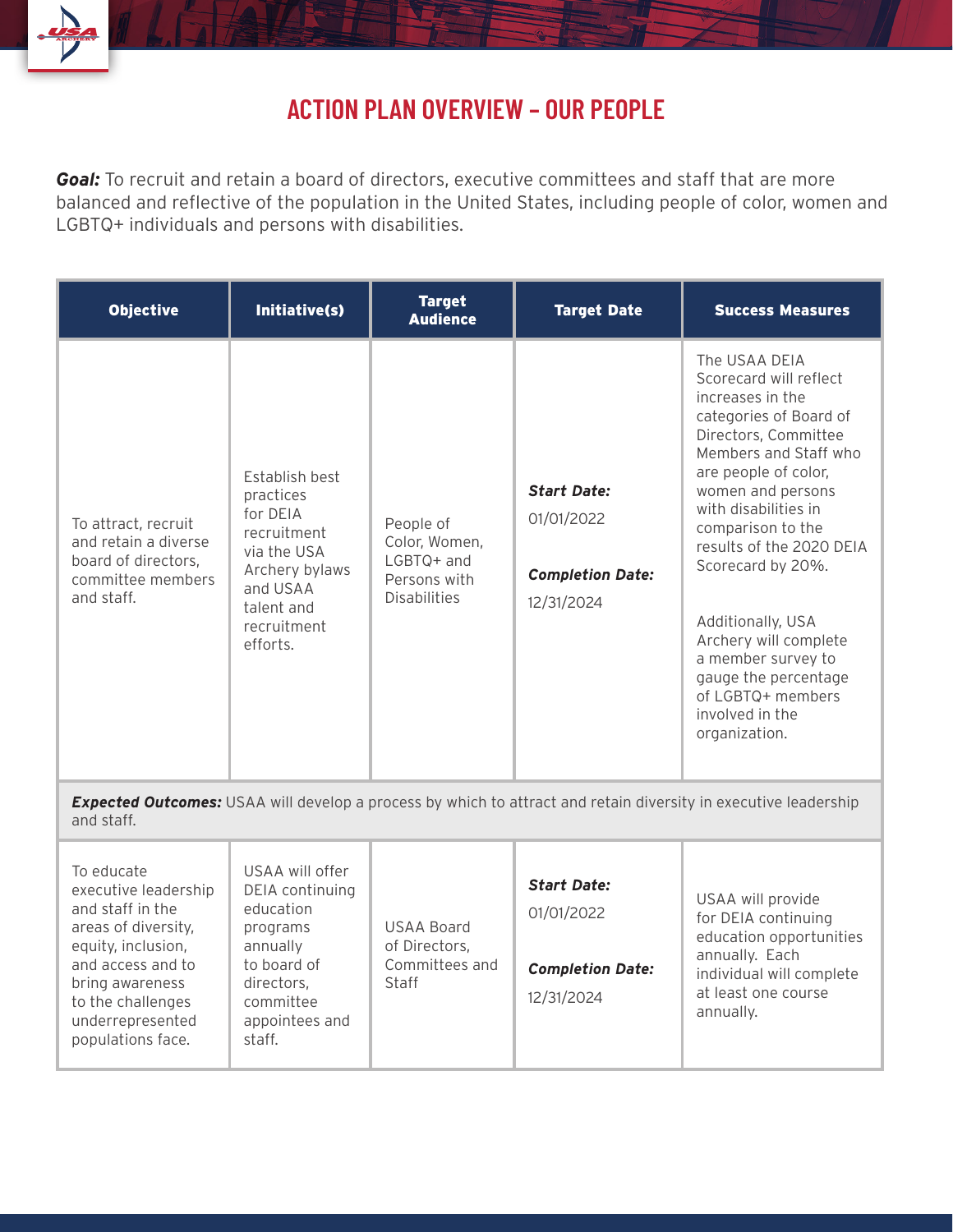*Expected Outcomes:* USAA will promote and sustain an inclusive and welcoming organizational culture free of bias.

### **ACTION PLAN OVERVIEW – OUTREACH, MARKETING AND COMMUNICATIONS**

**Goal:** USAA will develop outreach, marketing and communication objectives to increase diversity in the categories of membership, athletes and coaches as specifically related to increasing the number of participants in the following categories: people of color, women, LGBTQ+, persons with disabilities and socioeconomic limitations.

| <b>Objective</b>                                                                                                                                                                                                                                                                   | Initiative(s)                                                                                                                         | <b>Target Audience</b>                                                                                                      | <b>Target Date</b>                                                    | <b>Success Measures</b>                                                                                                                                                                                                                                                                                                                                                                                                                                                         |
|------------------------------------------------------------------------------------------------------------------------------------------------------------------------------------------------------------------------------------------------------------------------------------|---------------------------------------------------------------------------------------------------------------------------------------|-----------------------------------------------------------------------------------------------------------------------------|-----------------------------------------------------------------------|---------------------------------------------------------------------------------------------------------------------------------------------------------------------------------------------------------------------------------------------------------------------------------------------------------------------------------------------------------------------------------------------------------------------------------------------------------------------------------|
| USAA will review<br>and update<br>publications,<br>communications,<br>and digital content<br>to be reflective of<br>diverse audiences<br>and direct target<br>marketing<br>initiatives at<br>underrepresented<br>populations to<br>create awareness<br>of the sport of<br>archery. | Develop a<br>comprehensive<br>DEIA digital<br>and print<br>marketing and<br>communications<br>strategy to reach<br>diverse audiences. | People of Color,<br>Women, LGBTQ+,<br>Persons with<br>Disabilities and<br>individuals with<br>socioeconomic<br>limitations. | <b>Start Date:</b><br>01/01/2022<br>Completion<br>Date:<br>12/31/2024 | 1. The USAA DEIA<br>Scorecard will reflect<br>a 10% increase in the<br>categories of athletes and<br>coaches who are people<br>of color, women, and<br>persons with disabilities<br>in comparison to the<br>results of the 2020 DEIA<br>Scorecard.<br><b>2.</b> USAA will create<br>targeted marketing<br>campaigns and offer<br>grant programs to<br>reach underrepresented<br>populations.<br>3. USA Archery will create<br>a dedicated DEIA webpage<br>at www.usarchery.org. |

*Expected Outcomes:* USAA will increase the number of athletes and coaches who are people of color, women, LGBTQ+ and persons with Disabilities.